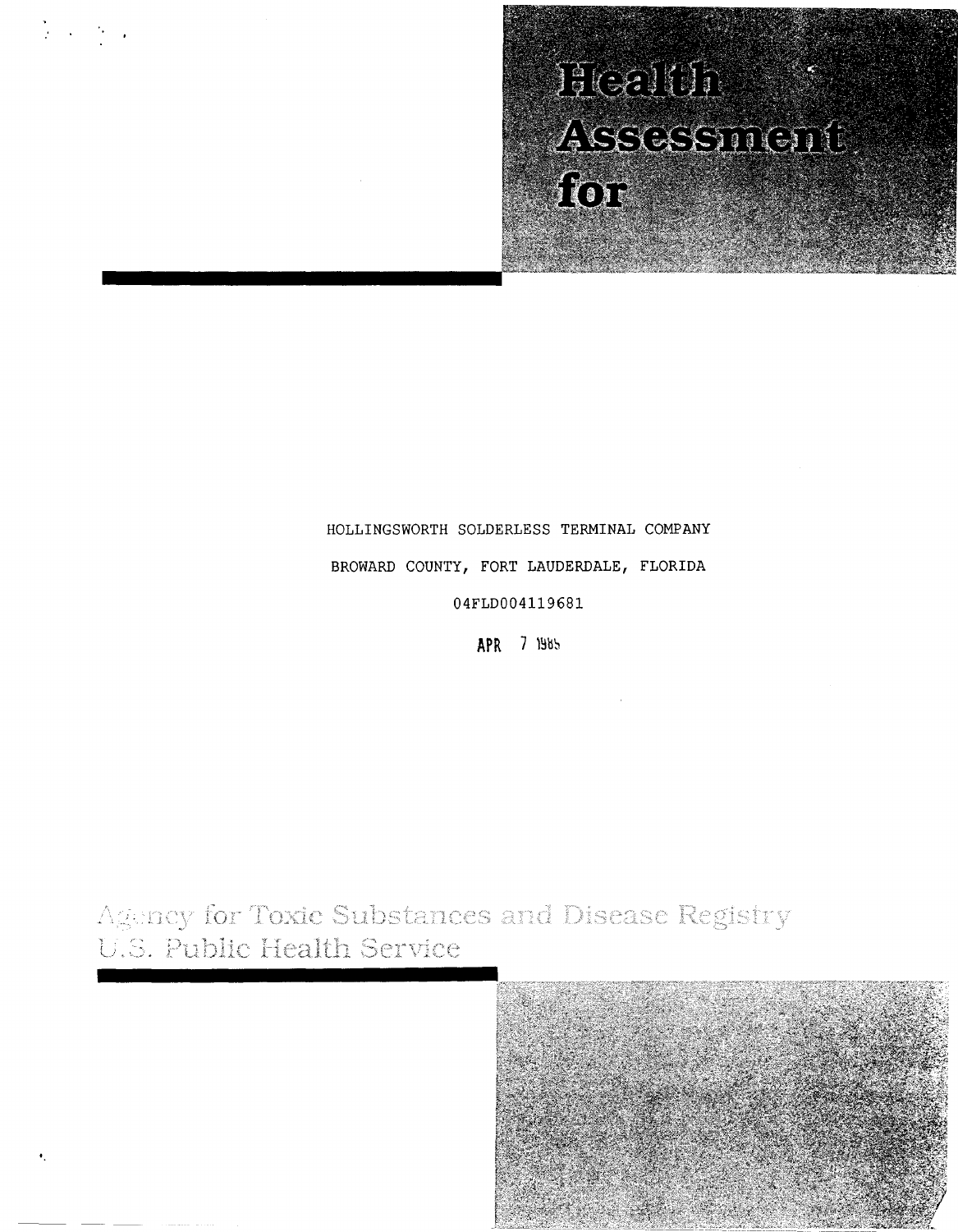### SUMMARY

The Hollingsworth Solderless Terminal Company (HSTC) National Priorities List (NPL) Site is located in Fort Lauderdale, Broward County, Florida.<br>The site is located in a light to medium industrial area. There is The site is located in a light to medium industrial area. increasing residential activity beyond the industrial area. There are volatile organic compounds (VOC's) present in the groundwater and VOC's and several heavy metals present in the soil. The Record of Decision (ROD) signed April 1986, mandated several remedial actions which included excavation, ventilation, and replacement of treated soils and re(overy, treatment, and reinjection of contaminated groundwater.

 $\bullet$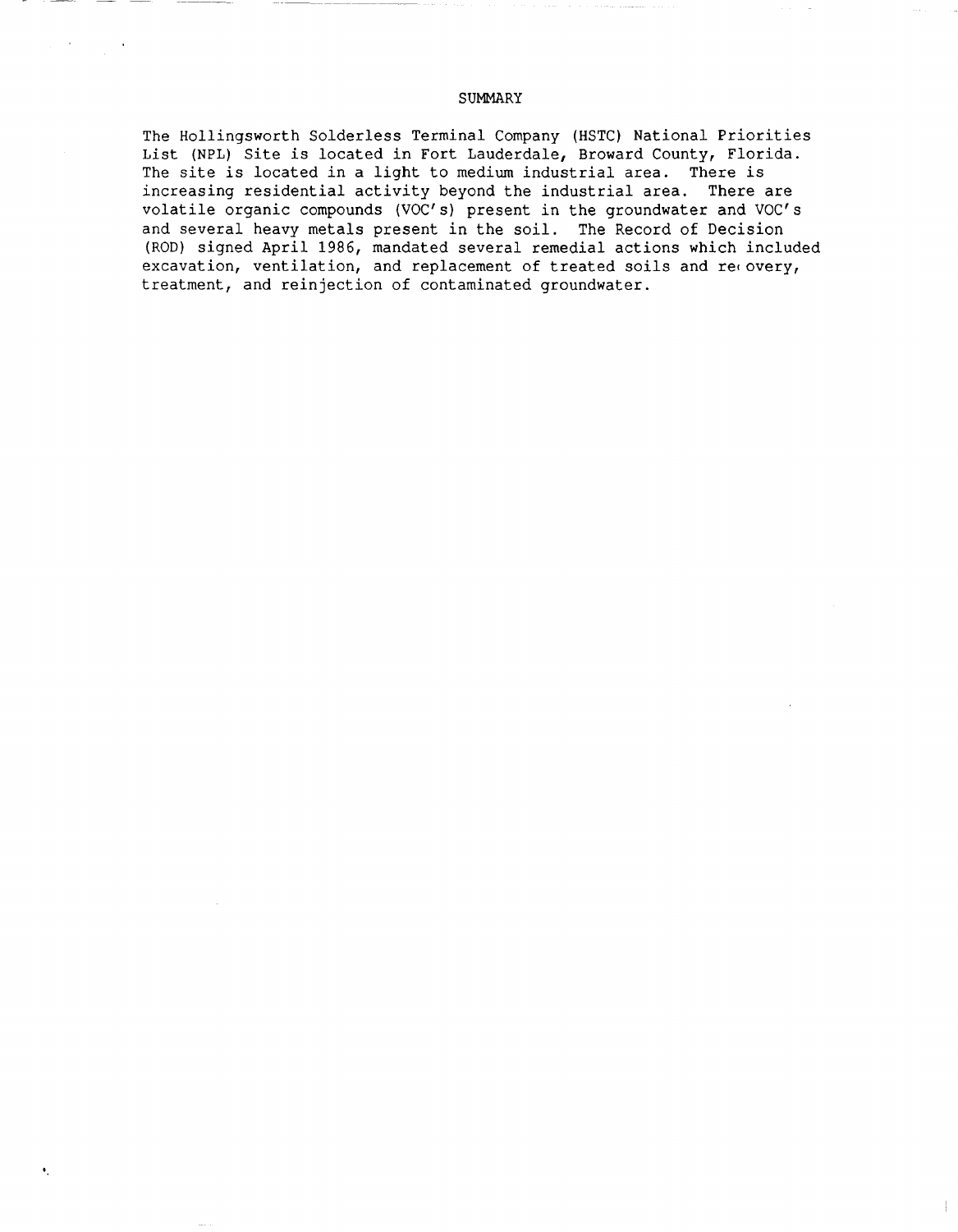#### **BACKGROUND**

### A. SITE DESCRIPTION

The HSTC NPL Site is located in Fort Lauderdale, Broward County, Florida. The 3.5-acre site was in operation from 1968 to 1982 as a solderless terminal manufacturing plant. The process for manufacture used molten salt baths, degreasing of parts, and electroplating. The wash and process waters which contained varying concentrations of trichloroethene (TCE) and heavy metals, were disposed of using drainfields, surface discharges, and an injection well (see Appendix) .

The ROD signed April 1986, announced the selected alternatives which include: excavation, ventilation, and replacement of the treated soils, and recovery, treatment, and injection of the contaminated groundwater from the sand zone of the Biscayne Aquifer.

## B. SITE VISIT

ATSDR has not conducted a site visit at this time.

## ENVIRONMENTAL CONTAMINATION AND PHYSICAL HAZARDS

#### A. ON-SITE CONTAMINATION AND OFF-SITE CONTAMINATION

| Table            |                |               |
|------------------|----------------|---------------|
| Medium           | Contaminants   | Concentration |
| Groundwater      |                | (ppb)         |
| Monitoring Wells | Vinyl chloride | $ND--5,000$   |
|                  | DCE            | $ND--6,700$   |
|                  | TCE            | $ND--520$     |
|                  |                |               |
| Soil             |                | (ppm)         |
| Surface Soil     | Copper         | 203,300       |
|                  | Tin            | 6,610         |
| Soil Boring      | Copper         | $<1--9,030$   |
|                  | Tin            | $<$ 1--5,960  |

### Legend

 $\bullet$ 

| DCE. | Trans-1, 2-dichloroethene |
|------|---------------------------|
| TCE. | Trichloroethene           |
| ppb  | parts per billion         |
| ppm  | parts per million         |

The off-site groundwater contamination concentrations reported were not of public health concern. Data from the Prospect Wellfield were not available to ATSDR for review. There were no air, biota (e.g., fish, vegetables, crops, livestock, game animals, consumable wild plants, etc.), surface water or off-site soil samples reported. It did not appear that a priority pollutant scan had been done on the groundwater or soil samples. It is possible that by analyzing for only the contaminants anticipated, some contamination may have gone undetected.

s)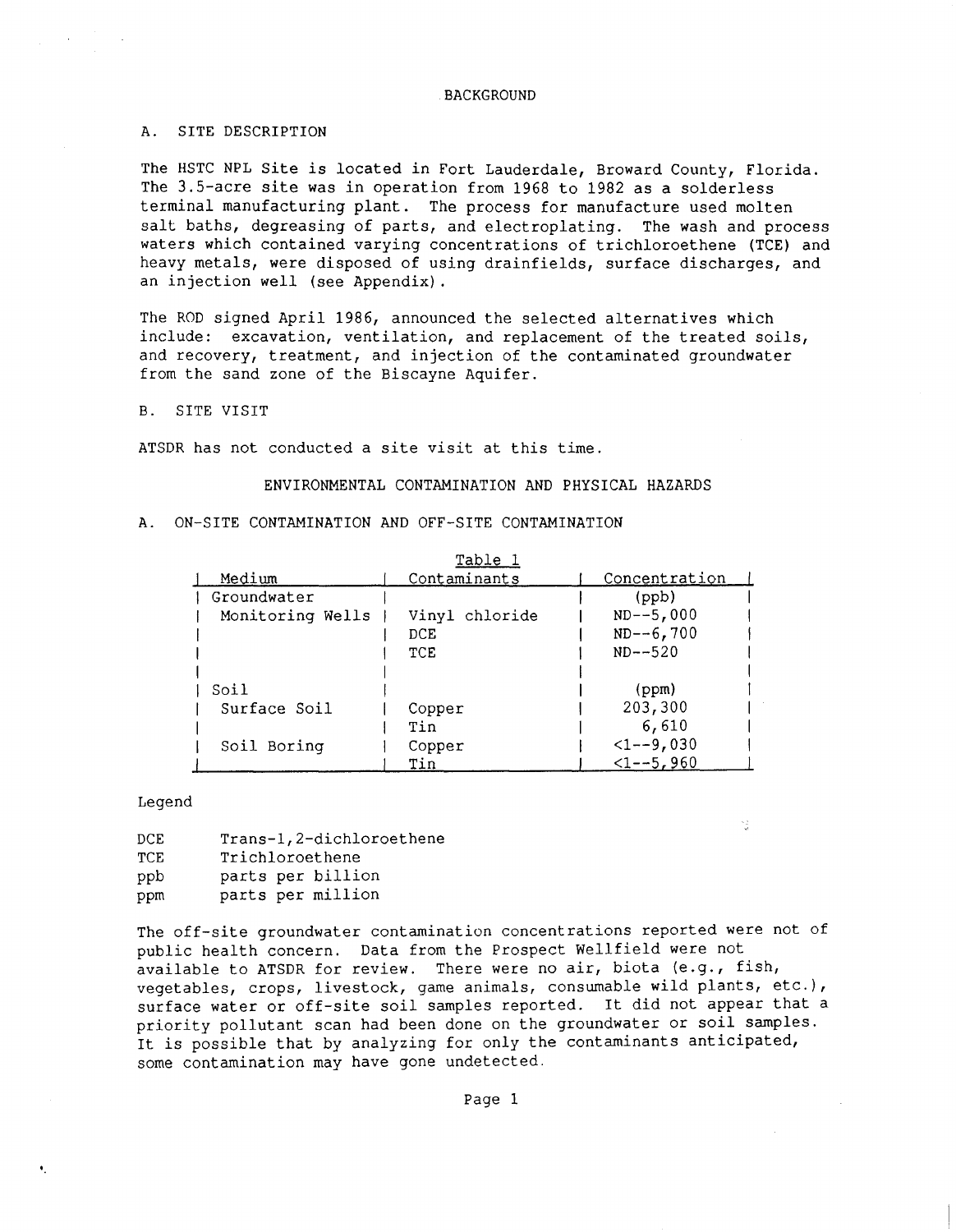#### C. PHYSICAL HAZARDS

There are no reported physical hazards present at this site.

### DEMOGRAPHICS OF POPULATION NEAR SITE

The area surrounding the site is heavily developed. There is light and medium industry immediately surrounding the site. The Fort Lauderdale Executive Airport is approximately one-quarter mile to the west of the site. The Prospect Wellfield surrounds the airport and extends further west to Prospect Lake. Surrounding the area which includes the site, the airport and the wellfield is a medium to high density residential area. The distance to the residential area is approximately 200 feet southeast of the site beyond 1-95. The population of the area is unknown.

#### EVALUATION

A. SITE CHARACTERIZATION (DATA NEEDS AND EVALUATION)

1. Environmental Media

Monitoring of the exhaust from the air stripping unit should be conducted to help determine whether or not control devices will be necessary to remove VOC's.

2. Land Use and Demographics

The land use and demographic information provided to ATSDR was incomplete. Additional information about the businesses currently operating on-site, the numbers of employees, and potential exposures to those employees would be helpful in defining potential human exposure pathways. Information on population and number of homes near the site would also be useful.

3. Quality Assurance/Quality Control

Conclusions contained in this Health Assessment are based on the information received by ATSDR. The accuracy of these conclusions is determined by the availability and reliability of the data.

## B. ENVIRONMENTAL PATHWAYS

t.

There has been no air sampling to date. Air pollution dispersion models were used to determine the need for control devices to be placed on the air stripping unit. Reportedly, the results indicated that control devices and monitoring would not be necessary, because the concentrations from the air stripping unit were estimated to be so low. However, monitoring of the exhaust from the strippers is planned initially to determine actual exhaust concentrations. This will indicate whether or not air is a potential environmental media of concern, as a result of the exhaust from the air stripper.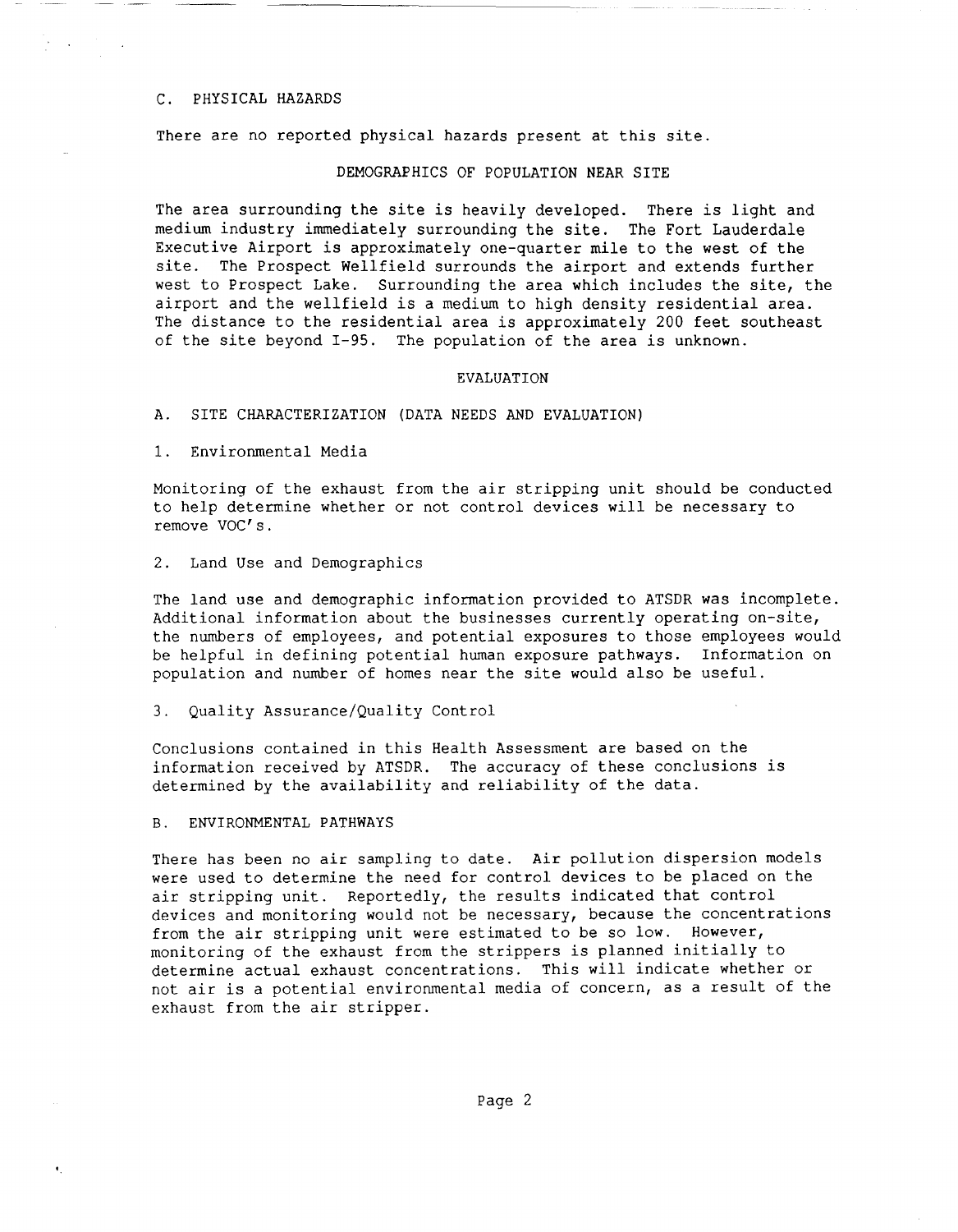Indoor air may also be of concern in buildings on or near the site. There is a potential for VOC's to volatilize into the soil-air and infiltrate into buildings above the groundwater plume.

Leachability tests were conducted to determine whether the metals present in the surface soil were contaminating surface runoff. It was determined that the concentration of contamination in the surface runoff would not pose a significant threat to area surface water bodies. There were no surface water or sediment samples taken at this site. It is unlikely that the contamination from this site would have a direct effect on the surface water bodies nearby, the closest being 1.5 miles from the site.

Biota was not addressed at this site. Since this site is located in a highly industrialized area where crops, live stock, and other consumable biota are not readily available, it is doubtful that consumption of biota is a pathway of concern.

The groundwater in the area of the site is located in two aquifers, the shallower Biscayne Aquifer and the deeper Floridan Aquifer. The Biscayne Aquifer is divided into three zones. The first zone is a fine to medium sand that extends 60 to 70 feet below the surface. The second zone is an aquitard consisting of cemented shell and sandstone which extends to approximately 100 feet below the surface. The third zone consists of limestone and is the greatest water production zone in the aquifer. The overall depth of the aquifer is 250 feet.

The rate of flow in the limestone is approximately 300 to 600 feet per year. The rate of flow in the sand is approximately 5 to 80 feet per year. The regional flow is in the southeastern direction and the local flow is to the south. Camp Dresser and McKee, Inc., the Environmental Protection Agency (EPA) Region IV Contractor, conducted transport modeling in late 1984. It was determined from this modeling that HSTC was not contributing to the contamination at the Prospect Wellfield, even under worst case conditions. This study was not made available to ATSDR for review.

According to EPA there is no use of private wells in the area. It is reported that all industries and homes use municipal water. The municipal wells used for the water supply all reportedly meet State and federal drinking water standards. The selected remedy will extract the contaminated groundwater from the sand zones of the Biscayne Aquifer, on-site. The water will be passed through an air stripping unit to remove the VOC contamination. The treated water will then be injected back into the aquifer, upgradient of the site.

The action mandated in the ROD requires the contaminated soil to be excavated, ventilated, and replaced on-site. This action was based on the photoionization detector results which indicated VOC's in the east drainfield near Plant fl. This action has been completed. The results were not satisfactory, therefore a remedy of vacuum extraction has been developed to remove the remaining VOC contamination.

 $\mathbf{r}_i$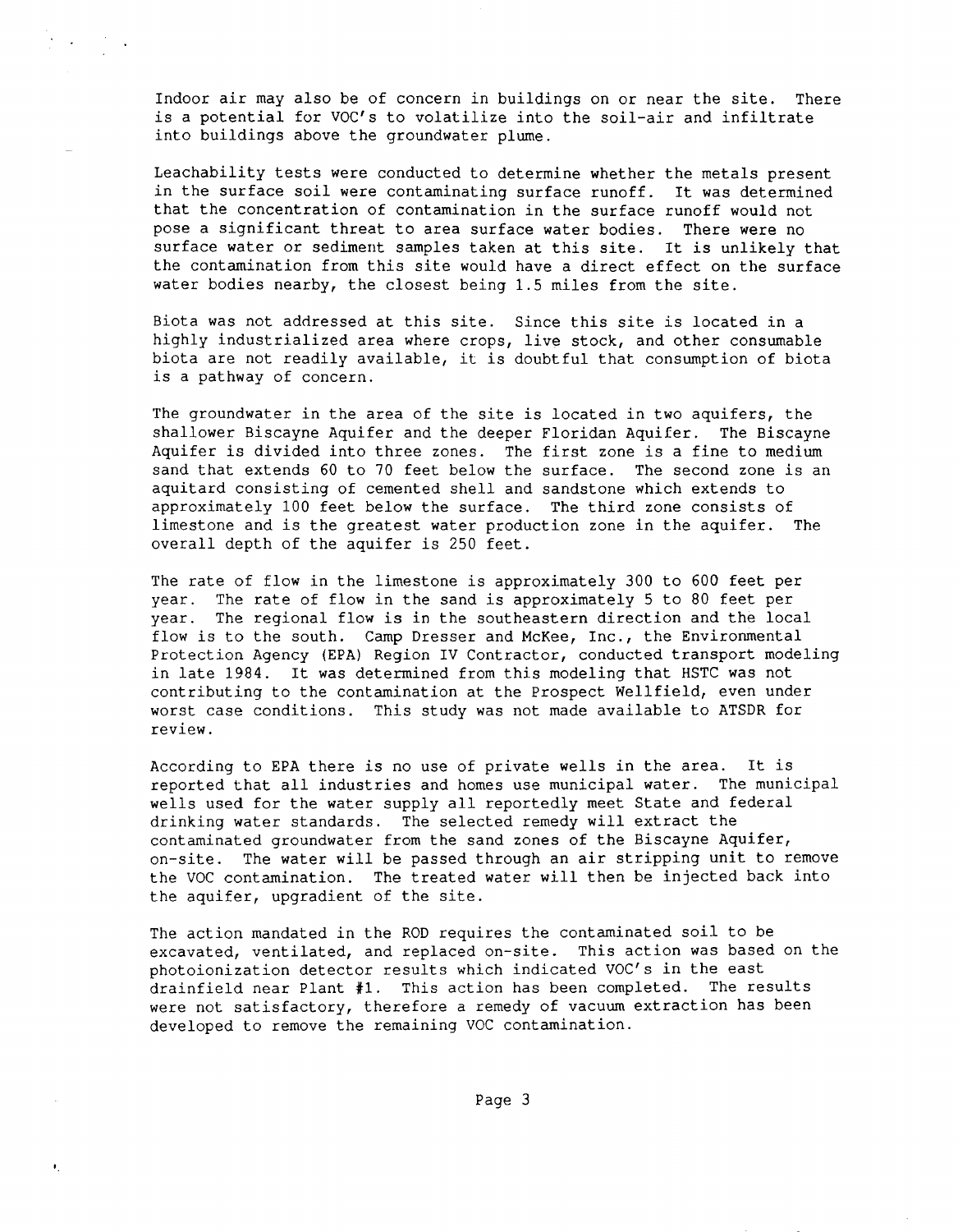Potential environmental pathways at this site are the migration of contamination from the groundwater through the soil-air into buildings, the continued migration of the groundwater plume, and the migration of VOC's from the air stripper exhaust.

## C. HUMAN EXPOSURE PATHWAYS

The contamination in the groundwater contains concentrations that are of health concern if a human should become exposed to the contaminated water. However, the groundwater is not likely to pose a human exposure concern, since it is reported that there are no private wells in the area.

Inhalation of VOC's volatilized from the contaminated groundwater could be a pathway if contaminated groundwater is located below commercial or industrial establishments in the area. Or, if it is determined after monitoring of the exhaust from the air stripper, that the concentrations of VOC's emitted are of public health concern.

## PUBLIC HEALTH IMPLICATIONS

Inhaled TCE can adversely effect the central nervous system (CNS). CNS effects for humans have been detected in a range from 81 ppm to 110 ppm (Nomiyama and Nomiyama 1977, Salvini et al., 1971). Hepatic and renal toxicity can occur in humans as a result of acute exposure to TCE. Based on liver tumor production in mice, EPA has designated TCE as a potential human carcinogen. Although these levels are considerably higher than those expected for this site, since air monitoring results are not available and exposure concentrations at this site are unknown, the public health implications of such exposure cannot be accurately assessed at this time.

Vinyl chloride is a known human carcinogen causing angiosarcomas of the liver in workers exposed to high concentrations (Wagoner 1983). Other target organ cancers linked to vinyl chloride exposures are lung and brain cancers (Wagoner 1983). There are other adverse health effects caused by chronic low level exposures to vinyl chloride.

#### CONCLUSIONS AND RECOMMENDATIONS

#### A. CONCLUSIONS

This site is of potential health concern because of the potential risk to human health resulting from possible exposure to hazardous substances at concentrations that may result in adverse health effects. As noted in the Environmental Pathways and Human Exposure Pathways Sections, human exposure to contaminated air may be occurring now. The monitoring planned for when the air stripper is put into operation should indicate whether or not the exhaust from the air stripper will be of public health concern.

#### B. RECOMMENDATIONS

 $\bullet$ 

1. The information requested in the Data Needs and Evaluation Section of this Health Assessment should be provjded to ATSDR.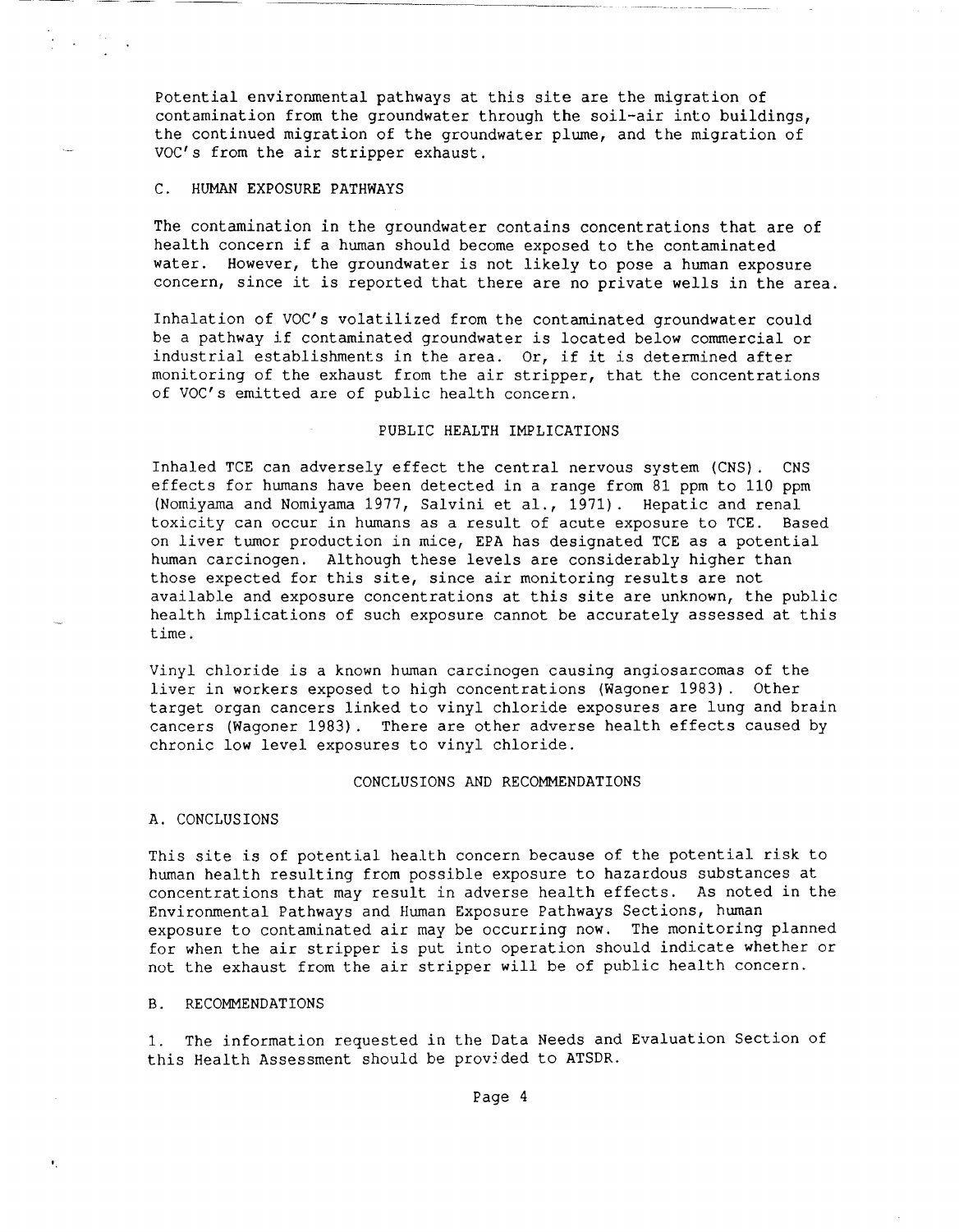2. In accordance with the Comprehensive Environmental Response, Compensation, and Liability Act as amended, HSTC Site, Fort Lauderdale, Broward County, Florida, has been evaluated for appropriate follow-up with respect to health effects studies. Although there are indications that human exposure to off-site contaminants may have occurred in the past, this site is not being considered for follow-up health studies at this time because the level and extent of possible human exposure to site chemicals has not been defined and it is unclear that current exposure is occurring.

## PREPARERS OF REPORT

Environmental Reviewer: Susan L. Mueller, Environmental Health Specialist, Health Sciences Branch.

Regional Representative: Cody Jackson, ATSDR Regional Representative, Region IV.

'.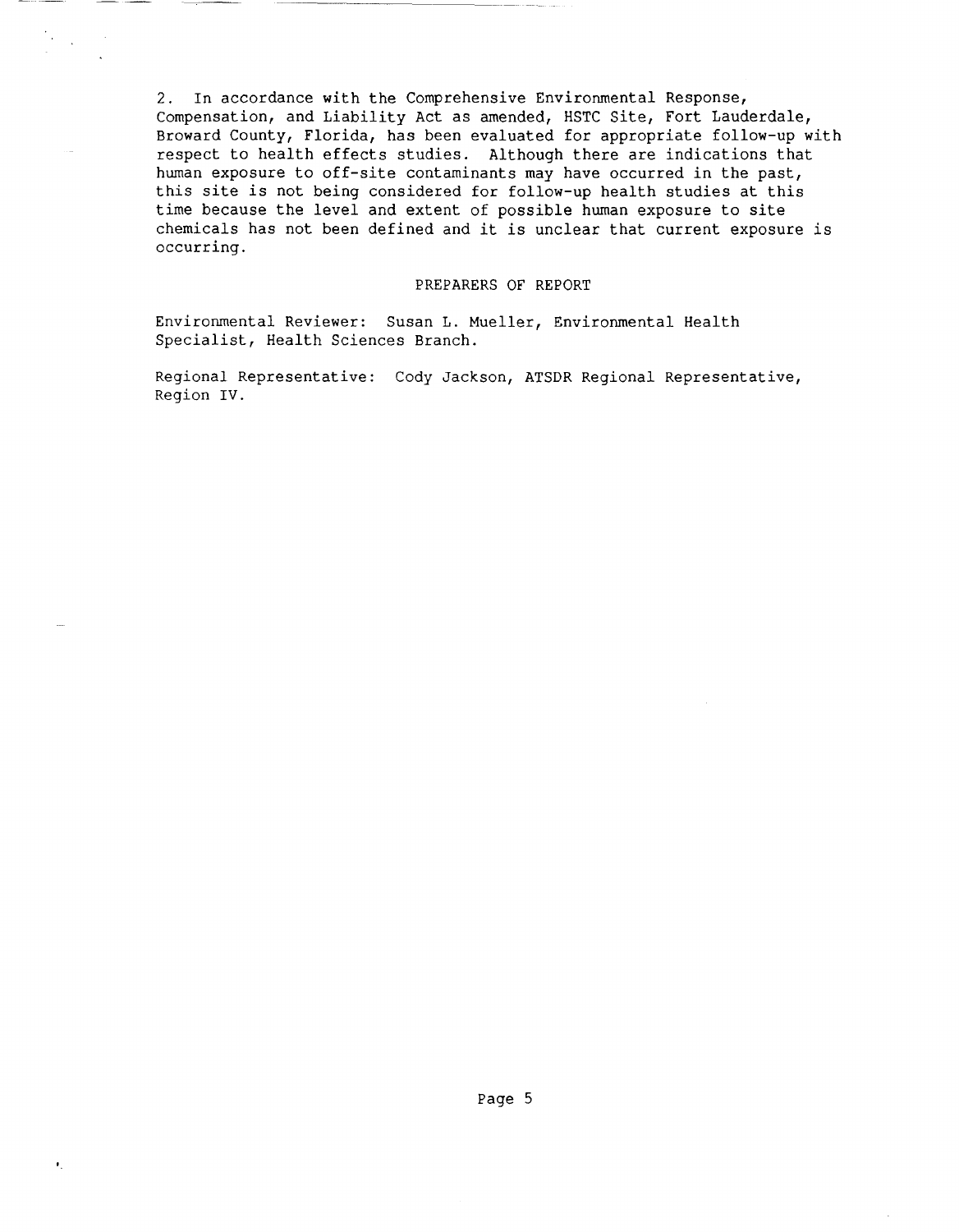#### REFERENCES

1. Feasibility Study, Hollingsworth Solderless Terminal Company, Fort Lauderdale, Broward County, Florida, 1986.

2. Remedial Action Master Plan, Hollingsworth Solderless Terminal Company, Fort Lauderdale, Broward County, Florida, 1982.

 $\bullet_1$ 

3. Record of Decision, Hollingsworth Solderless Terminal Company, Fort Lauderdale, Broward County, Florida, 1986.

4. Revised final Remedial Report, Hollingsworth Solderless Terminal Company, Fort Lauderdale, Broward County, Florida, Camp Dresser and McKee, 1987.

5. Prospect Wellfield Impact Analysis and Appendices, City of Fort Lauderdale, Camp Dresser and McKee, 1980.

6. Casarett and Doull's Toxicology, The Basic Science of Poisons, Ed. 3, Curtis D. Klaassen, Ph. D. et al., Macmillan Publishing Company, New York, 1986.

7. Environmental and Occupational Medicine, Rom, 1983.

8. Sittig, M., Handbook of Toxic and Hazardous Chemicals and Carcinogens, 2nd edition, Park Ridge, NJ, Noyes publications, 1985.

9. Wagoner, J.K., Environ. Health Perspect. 52: 61-66, 1983.

10. Nomiyama K, Nomiyama H. 1977. Dose-response relationship for trichloroethylene in man. Int Arch Occup Environ Health; 39:237-248.

11. Salvini M, Binaschi S, Riva M. 1971. Evaluation of the psychophysiological functions in humans exposed to trichloroethylene. Br J Ind Med; 28:293-295.